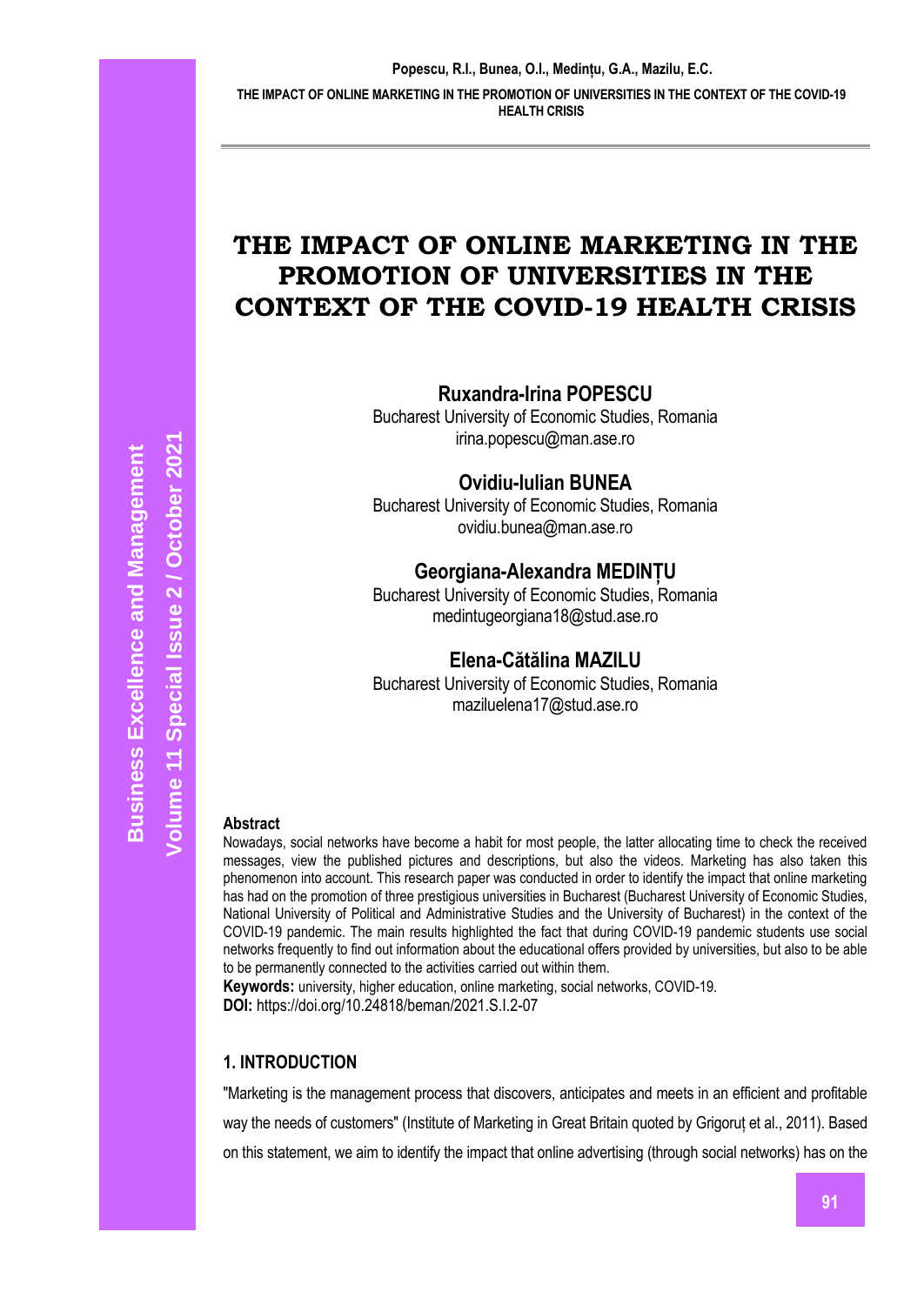promotion of universities, as the latter are important providers of educational services. The higher education institution must formulate appropriate marketing policies to ensure the correspondence between educational and social services and the needs of consumers. Thus, creating the most suitable admission offers for candidates is not enough to carry out successful activities. Universities need to pay attention to what kind of "products" they offer, under what environmental conditions to ensure that they adequately meet the requirements of the labor market. To increase the efficiency of higher education marketing, it is necessary to determine the factors that have an impact on the choice of a university and an academic program for students.

Considering the COVID-19 health crisis, the universities had a real challenge, that of "moving" all teaching activities in the online environment, to maintain permanent contact with the public, but also to maintain their reputation to remain in the top of the best universities. Educational institutions have unconditionally used online marketing, presenting consumers with products and services that they can provide in other ways than traditional ones.

This paper aims to demonstrate the utility of online marketing as a solution to improve the promotion of important universities in Bucharest. Thus, the Bucharest University of Economic Studies which is for the third year in a row on the first place in the top economic universities in Romania and is the only university in Romania that managed to enter the top 600 universities in the world (5th place), according to the ranking of Times Higher Education World University Rankings (Bucharest University of Economic Studies, 2021a). The University of Bucharest is ranked 1,267 globally out of the 1,662 universities analyzed, while the National University of Political and Administrative Sciences is not present in this ranking which measures 13 performance indicators grouped in four areas: research activity, teaching activity, knowledge transfer to the socio-economic environment and the international perspective (Times Higher Education, 2021).

## **2. LITERATURE REVIEW**

As a result of globalization and opportunities in academia, higher education institutions have begun to use educational marketing more and more to promote their offerings and attract students interested in the products and services they provide. Thus, with the help of specific marketing techniques, universities can create the most appropriate offers to satisfy the market by using the communication process, placement and pricing policies in the most efficient way (Kotler & Fox, 1995).

The academic vision reflects two aspects of marketing. Firstly, "it represents a management philosophy that guides all the efforts of the general activities of an organization", and secondly, marketing simply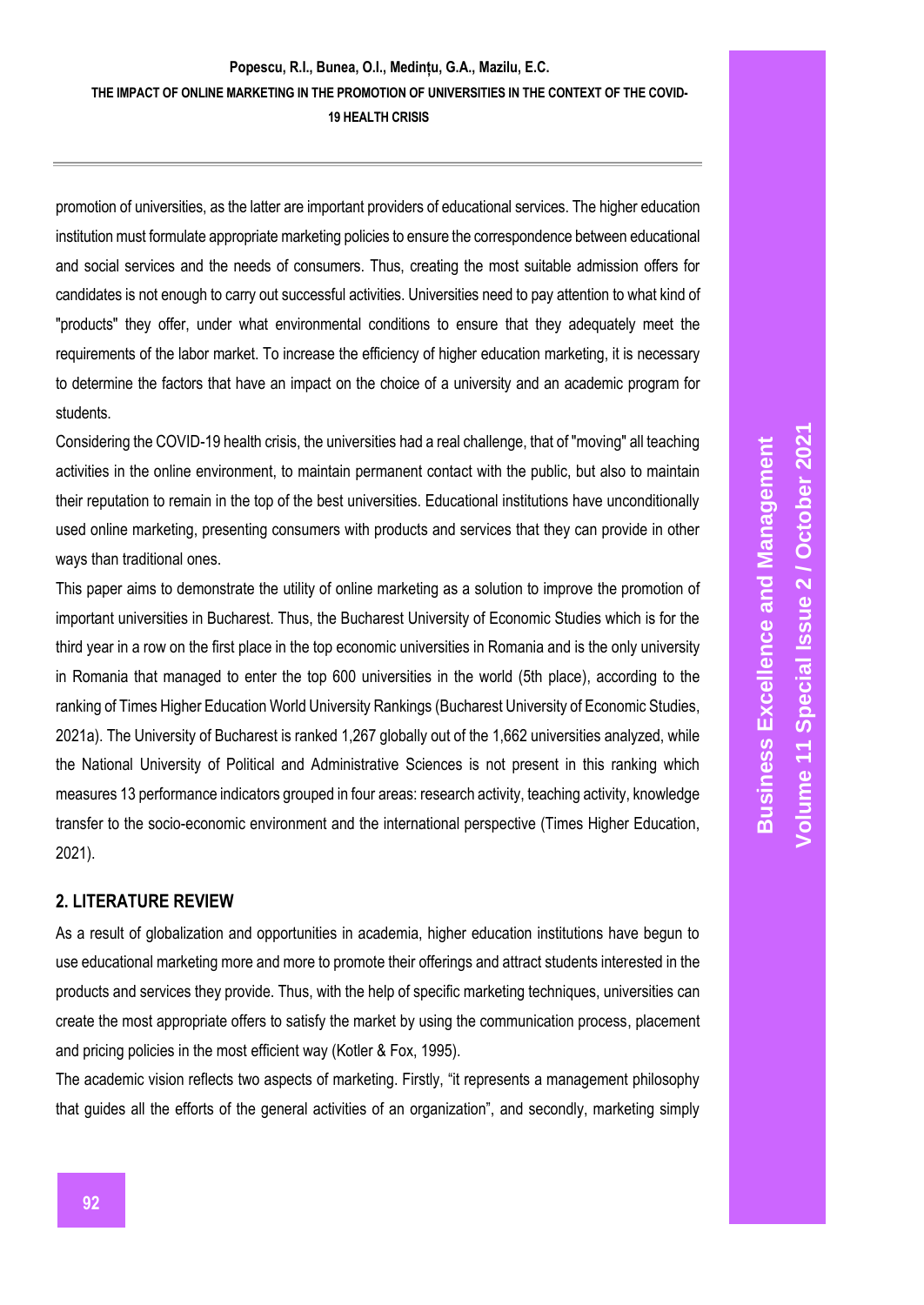consists of carrying out commercial activities that direct a certain flow of products and services from producer to buyer " (Dibb & Simkin, 1997).

Filip (2012) is of the opinion that the marketing vision in the field of educational services can be defined through three approaches:

- External marketing: represents the situation in which students request information and express their desire to apply and be admitted to a certain university;
- Interactive marketing: is based on the results of all the processes created and provided by universities, such as: courses, exams, projects, applications, simulations, etc.;
- Internal marketing: refers to the processes and relationships that have in mind the exchange of information between people (transmitters, as teachers and receivers, as students) through specific means of communication (direct or intermediate communication).

Marketing plays a key role in the sustainable development of any educational institution, so it must exist mainly in the sphere of universities. Educational marketing is a well-established way that ensures a strong link between two actors in particular: the target audience (represented by current and future students) and the university itself. Consequently, a commitment arises that the higher education institution must assume: to ensure access to information on the mission and values promoted, the educational offer, study mobility, partner institutions, internships, scholarships, accommodation facilities, etc. In this context, the use of an appropriate marketing mix is an imperative for each university. Kotler & Armstrong (2008) argue that the elements of the marketing mix are a set of specific tools that an educational institution uses harmoniously to attract its target audience (these being consumers of educational services). To clarify this idea, the four fundamental pillars in the field of education refer to:

- Product: educational services offered (course materials, books and specialized articles, elearning platforms, information and technological resources, endowments in lecture and seminar rooms, etc.);
- Price: tuition fees set according to competitors' prices and borne by students so that the institution covers its expenses with the services it provides;
- Placement: university headquarters (lecture and seminar rooms for conducting classes in physical format and e-learning platforms for conducting classes in online format);
- Promotion: transmission of information from the university to students and interested persons through communication channels (university website, social pages).

Given the aspects mentioned above, the implementation of marketing in educational services is both a complex approach, but at the same time, it is a strong need of the contemporary era. The focus of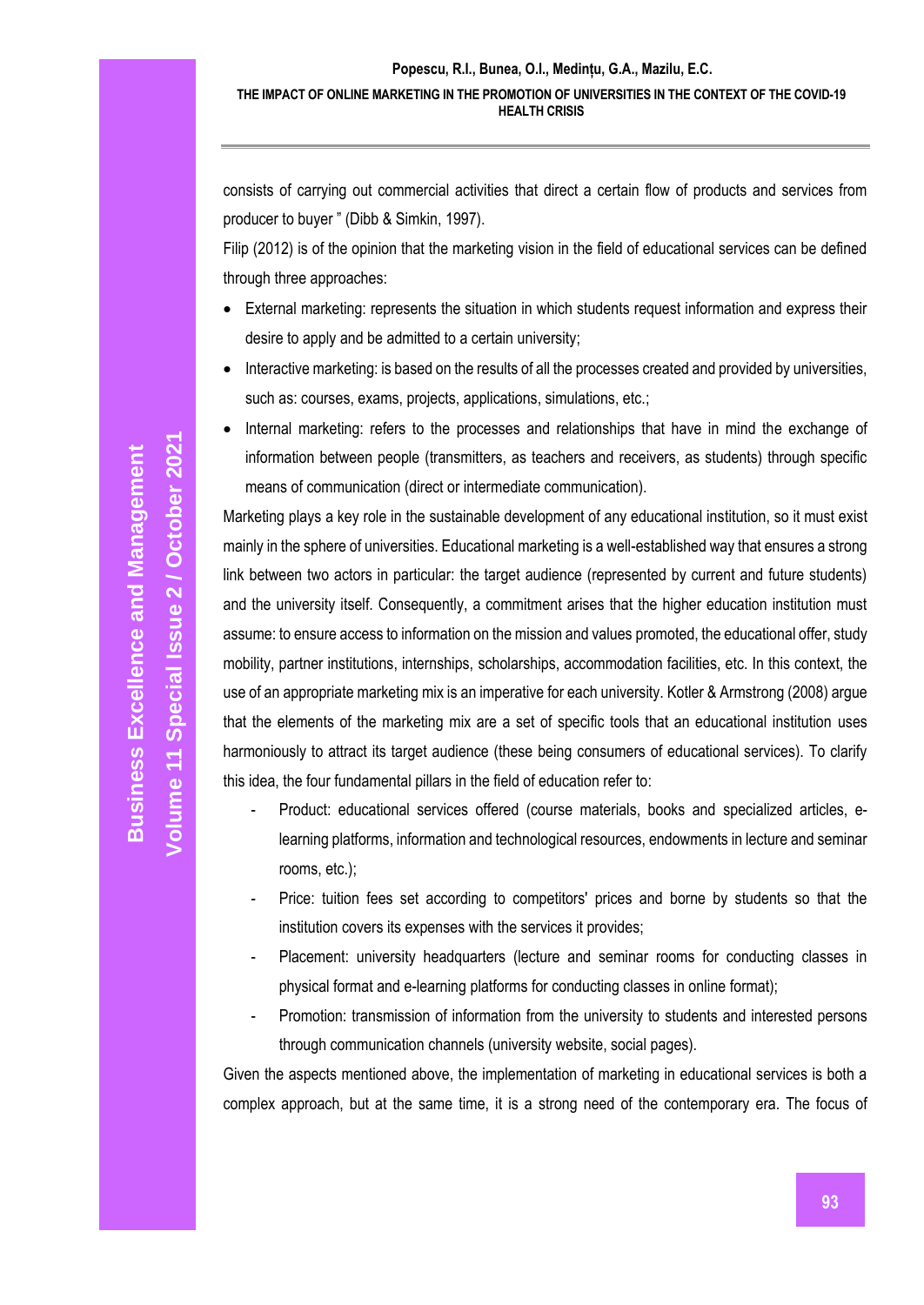institutions on knowing and meeting consumer needs will help them identify people interested in current services and can later create more attractive offers (Paiu & Repida, 2014).

Universities need to provide consumers with educational services that meet expectations, which will lead to the determination of competitive advantage and market position. The way in which universities are perceived by the public represents, in fact, the identity of higher education institutions, so their own business card (State, 2016). Therefore, a positive image entails a multitude of benefits, such as: increasing the notoriety of the university and the number of students who opt for the educational offer, attracting new partner organizations for student practice, obtaining Erasmus + mobility, etc. However, there may be cases where the image associated with a university is negative or misperceived by the consumers to whom it is addressed, and this has several adverse effects, including diminishing the interest of the target audience for that educational institution, the regression in the ranking of prestigious universities, the reluctance of employers towards university graduates to enter the labor market, etc.

Currently, educational institutions are looking for solutions to combat the problems generated by various causes (economic, demographic, socio-political or technology), using appropriate marketing methods and tactics. Therefore, the emergence of the crisis generated by COVID-19 and the interruption of teaching activities on campus has led to increased visibility of higher education institutions in the online environment, and distance communication has thus become the best safe way to stay in touch with students.



As can be seen in Figure 1, the onset of the pandemic had a major impact on the urgent need for people to use the Internet, so that by 2020 almost half a billion people connected online.

**FIGURE 1. NUMBER OF INTERNET USERS WORLDWIDE FROM DECEMBER 2005 TO JANUARY 2021** Source: adapted from Choudhary (2014); Kemp (2020); Johnson (2021)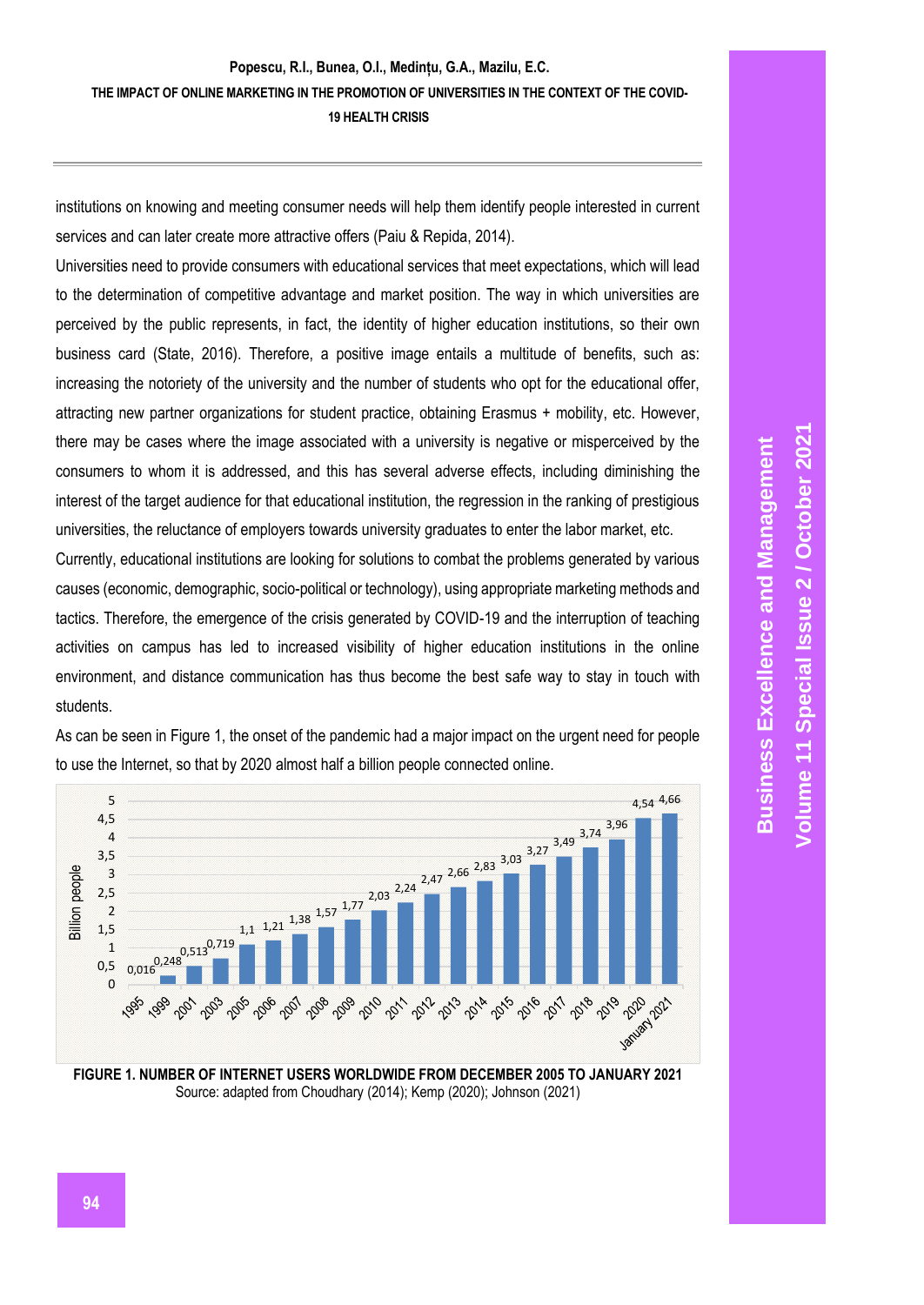Specialists around the world have realized the importance of online marketing and the advantages it has compared to traditional marketing, such as: it can reach customers more effectively; it is profitable; the results can be measured reliably, can be customized, etc. However, online marketing also has weaknesses, the most important being the high degree of competition (Hutapea, 2016).

Online marketing with the help of social networks is a modern and extremely popular approach among students. Social networks have completely changed the approach to marketing, allowing institutions to receive opinions, recommendations, but also comments from stakeholders, helping to improve the products and services provided. At the same time, universities manage to cover a larger area of the public through social platforms and thus create attractive offers for their clients (Constantinides, 2014).

#### **3. MATERIALS AND METHODOLOGY**

The aim of our study is to demonstrate the usefulness of online marketing as a solution to improve the promotion of universities in the context of the COVID-19 pandemic by: (1) identifying the main social network that students use to inform themselves; (2) establishing the degree of information of students regarding the university news published on social networks and (3) establishing the degree of influence of universities being present on social media.

One of the research tools used for this research is document analysis, through which we have analyzed various sites, reports, documents, specialized studies at national and global level, related to marketing and online marketing during time.

Another method we used is the comparison method, through which we analyzed the perceptions of respondents from three higher education institutions about the importance of online marketing in promoting universities and, with its help we were able to compare the results of their involvement in network socialization, the comparative factor being the number of followers. (Chelcea, 2001).

The questionnaire was also used, being a useful tool for data collection (Şandor, 2013). The target group was made up of first year students from the faculties with profile of "Public Administration" from the three universities: Bucharest University of Economic Studies, National University of Political and Administrative Studies, University of Bucharest, because the students went through a complex process of searching and identifying the university they will follow, while going through an online admission process, in the conditions of the COVID-19 pandemic.

The questionnaire was applied online through the platform available at http://www.isondaje.ro/ and distributed within the Facebook groups of the universities: Bucharest University of Economic Studies, National University of Political and Administrative Studies, University of Bucharest, but also within the WhatsApp groups of the first-year students, between 05.05.2021 - 31.05.2021. Thus, a number of 304 valid responses were collected. The university that had the largest contribution in data collection was the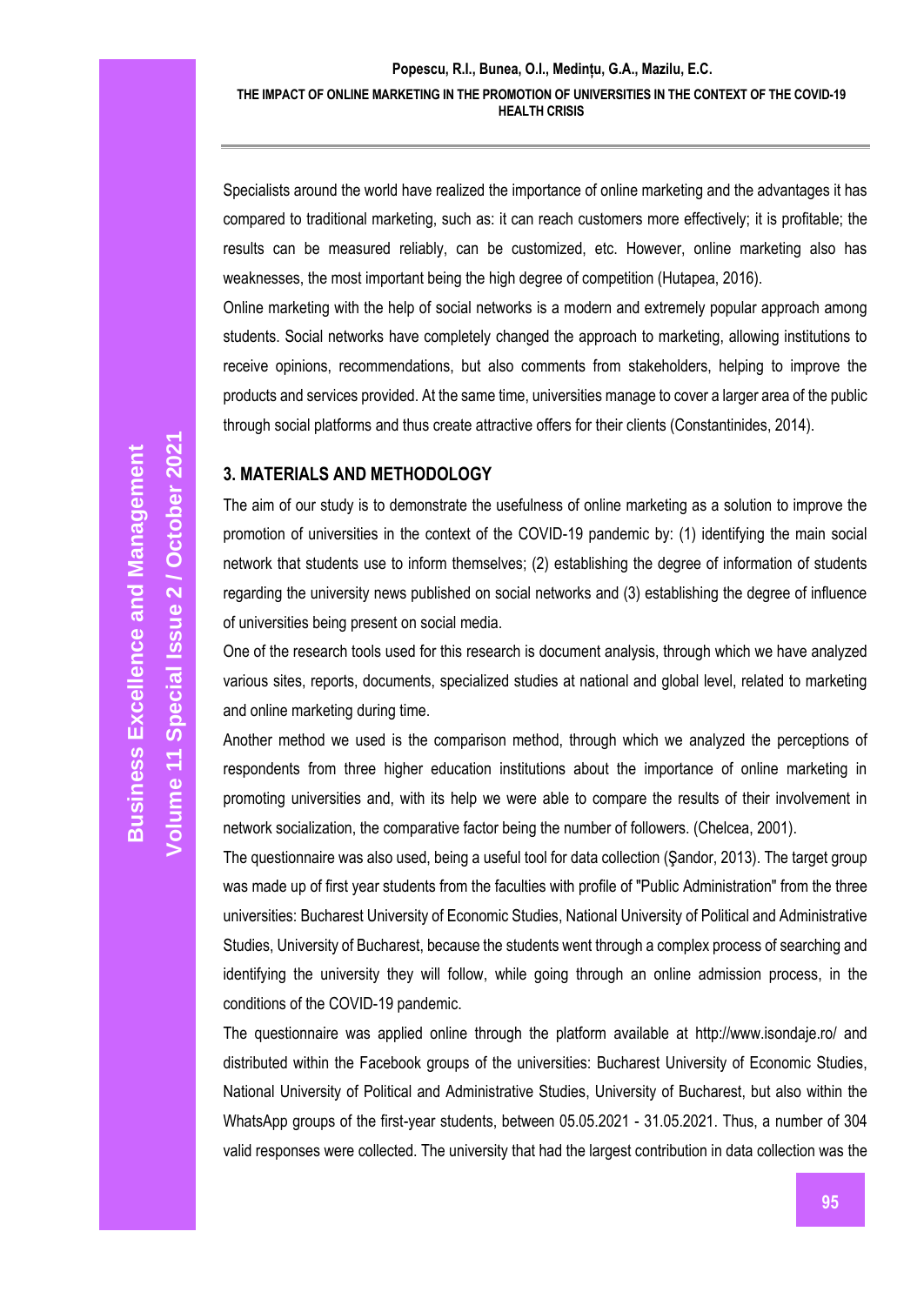Bucharest University of Economic Studies (181 respondents), followed by the National University of Political and Administrative Studies with 69 respondents and University of Bucharest with 54 students (Figure 2).



**FIGURE 2. UNIVERSITIES USED FOR CONDUCTING THE COMPARATIVE ANALYSIS**  Source: Authors, based on results

Table 1 presents the socio-demographic data of the research sample.

| IADLE I. JUULU-DEINUUNAFMU DATA FUN THE NEJEANUM JAINFLE |              |                                        |                          |  |
|----------------------------------------------------------|--------------|----------------------------------------|--------------------------|--|
| <b>CRITERION</b>                                         |              | <b>NUMBER OF</b><br><b>RESPONDENTS</b> | <b>PERCENTAGE</b><br>(%) |  |
| Age                                                      | $18 - 21$    | 246                                    | 80,9                     |  |
|                                                          | $22 - 25$    | 47                                     | 15,5                     |  |
|                                                          | 26-29        | 8                                      | 2,6                      |  |
|                                                          | over 30      | 3                                      |                          |  |
| Gender                                                   | Female       | 186                                    | 61,2                     |  |
|                                                          | Male         | 118                                    | 38,8                     |  |
| Area                                                     | Urban        | 204                                    | 67,1                     |  |
|                                                          | <b>Rural</b> | 100                                    | 32,9                     |  |

#### **TABLE 1. SOCIO-DEMOGRAPHIC DATA FOR THE RESEARCH SAMPLE**

Source: Authors based on the results of the study

#### **4. RESULTS AND DISCUSSION**

#### *Bucharest University of Economic Studies*

The Bucharest University of Economic Studies has enjoyed an increase in the number of accesses from students, but also from teachers on the social pages of the institution and on sites that provide information of interest with the transfer of all university activities in the online format. An example in this sense is the Blended Learning platform (www.online.ase.ro) which was a very useful tool for the transmission of teaching materials by teachers, uploading homework and projects made by students, but also for

**Business Excellence and Management**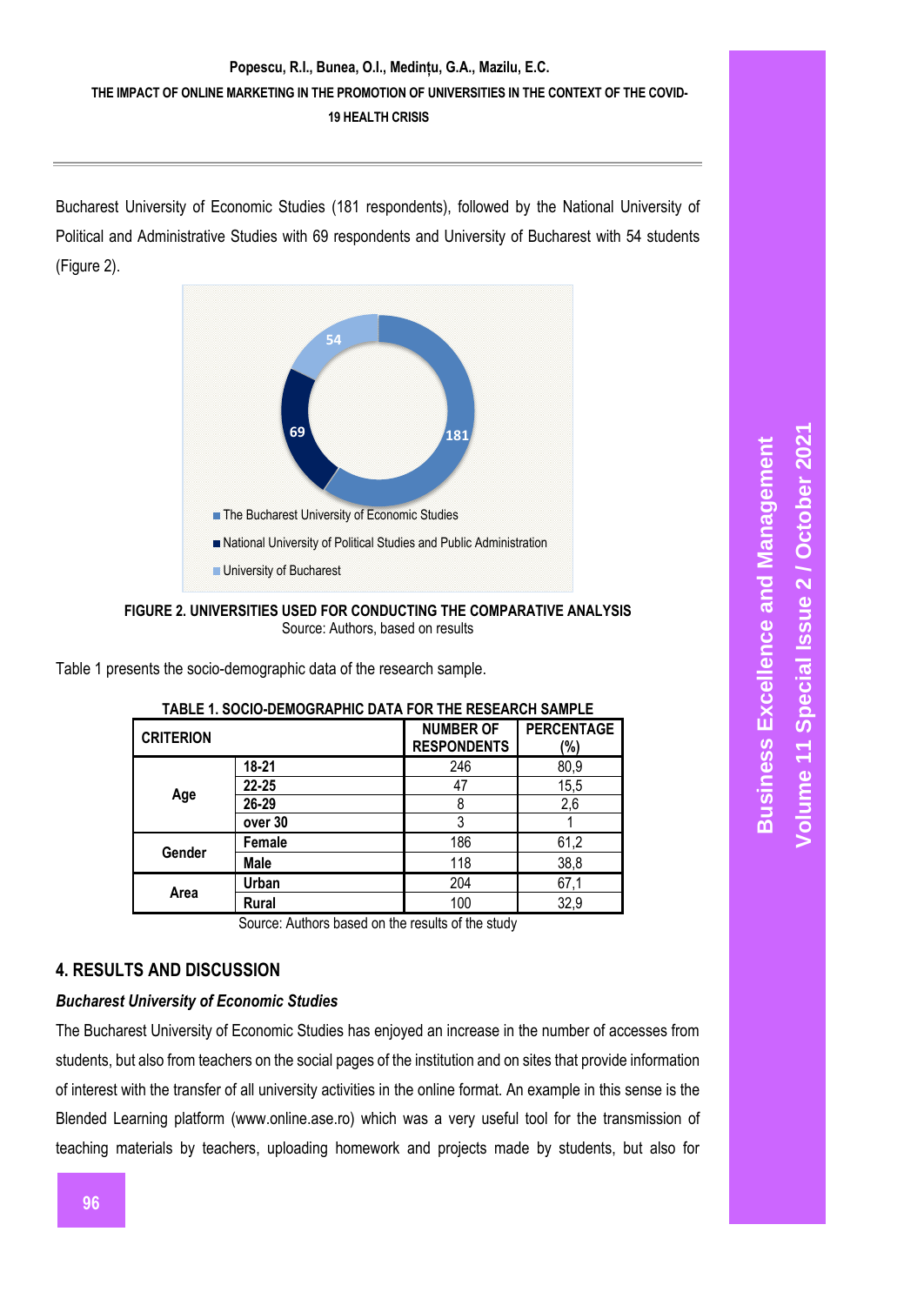communication between students and teachers, along with audio-video platforms such as Zoom or Google Meet. Moreover, the Bucharest University of Economic Studies has taken measures to maintain a permanent link between the human resources of the institution during the COVID-19 crisis, so that subscriptions have been purchased on the Zoom platform through which students and teachers benefit from online meetings without time limit (Bucharest University of Economic Studies, 2021b).

#### *National University of Political and Administrative Studies*

The website of the National University of Political and Administrative Studies has a professional design and contains all the necessary information for the target group: public information, admission, study programs, academic journals, projects, information about accommodation, scholarships, careers, etc. Given the pressure from universities in Bucharest, the university has increased the degree of involvement on the Instagram page, by posting constantly. The results of the analysis of the promotion strategy underline the fact that it considers trends and progresses compared to the previous year. Online marketing is essential and at the same time mandatory for universities because the latter adapt to the requirements of the current generation, which is constantly changing (NUPAS, 2021).

#### *University of Bucharest*

The University of Bucharest was in a position where it had to develop a well-developed online promotion strategy, through which potential students could receive the necessary information. Thus, to ensure transparency, the university has set up the Communication, Public Relations and Marketing Department, whose mission is to maintain the connection between the university and its public and to provide them with relevant information both online and offline (UniBuc, 2021).

Tables 2 and 3 highlight the degree of visibility of universities for future students who want to benefit from the educational services offered within the three higher education institutions. It is noteworthy that the Bucharest University of Economic Studies appeared on Instagram only at the end of January this year, but in less than 8 months the official account of the university exceeded the number of 1,000 followers, constantly posting information which targets both current students and graduates of other educational institutions seeking to continue their studies at the university.

| <b>SOCIAL</b><br><b>NETWORKS</b> | YEAR OF REGISTRATION ON SOCIAL NETWORKS |                   |                                          |  |
|----------------------------------|-----------------------------------------|-------------------|------------------------------------------|--|
|                                  | <b>BUES</b>                             | <b>NUPAS</b>      | <b>UNIVERSITY OF</b><br><b>BUCHAREST</b> |  |
| Facebook                         | 28 July 2011                            | 23 September 2012 | 14 December 2009                         |  |
| YouTube                          | 15 February 2011                        | 15 July 2014      | 15 December 2015                         |  |
| Instagram                        | 25 January 2021                         | 20 January 2020   | 30 May 2017                              |  |
| <b>Twitter</b>                   | February 2011                           | November 2012     | January 2010                             |  |

## **TABLE 2. COMPARATIVE TABLE ON THE YEAR OF REGISTRATION ON SOCIAL NETWORKS**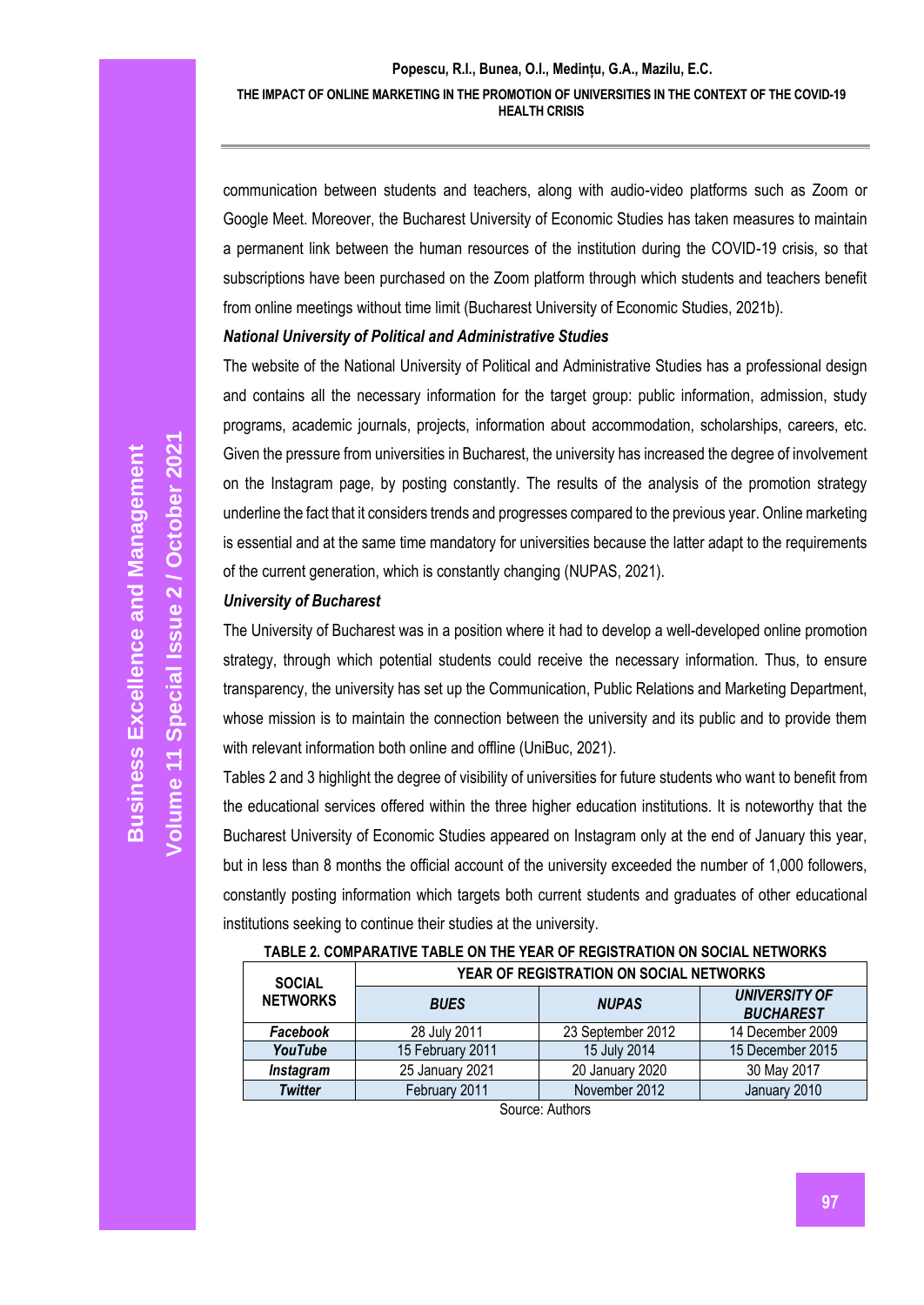| <b>SOCIAL</b><br><b>NETWORKS</b> | <b>FOLLOWERS</b>  |                  |                                          |  |  |
|----------------------------------|-------------------|------------------|------------------------------------------|--|--|
|                                  | <b>BUES</b>       | <b>NUPAS</b>     | <b>UNIVERSITY OF</b><br><b>BUCHAREST</b> |  |  |
| Facebook                         | 43.152 people     | 24.753 people    | 99.549 people                            |  |  |
| YouTube                          | 151 subscribers   | 158 subscribers  | 1.460 subscribers                        |  |  |
| Instagram                        | 1.065 followers   | 1.831 followers  | 8.207 followers                          |  |  |
| <b>Twitter</b>                   | 385 followers     | 593 followers    | 1.408 followers                          |  |  |
| LinkedIn                         | 100.835 followers | 14.629 followers | 90.013 followers                         |  |  |
| Source: Authors                  |                   |                  |                                          |  |  |

#### **TABLE 3. COMPARISON TABLE ON FOLLOWERS ON SOCIAL NETWORKS AT THE BEGINNING OF SEPTEMBER 2021**

Figure 3 shows the social networks on which respondents are active. The most beloved and used network is Instagram, but Facebook is also very close to students' preferences. Even though it is a young platform, TikTok has conquered internet users, something that cannot be said about Twitter, which has dropped considerably in the respondents' elections.

Regarding the frequency of using social networks, according to the data collected, it turned out that 285 students, i.e., over 93% use social platforms daily, which suggests the desire to stay connected to the news generated by daily changes.





After completing high school, respondents were informed about the university program that they would eventually follow in various ways, but the most successful means were the official website of the university, the official Facebook page, the official Instagram page and friends / former students, these options being chosen more than 100 times, which underlines the importance of the presence of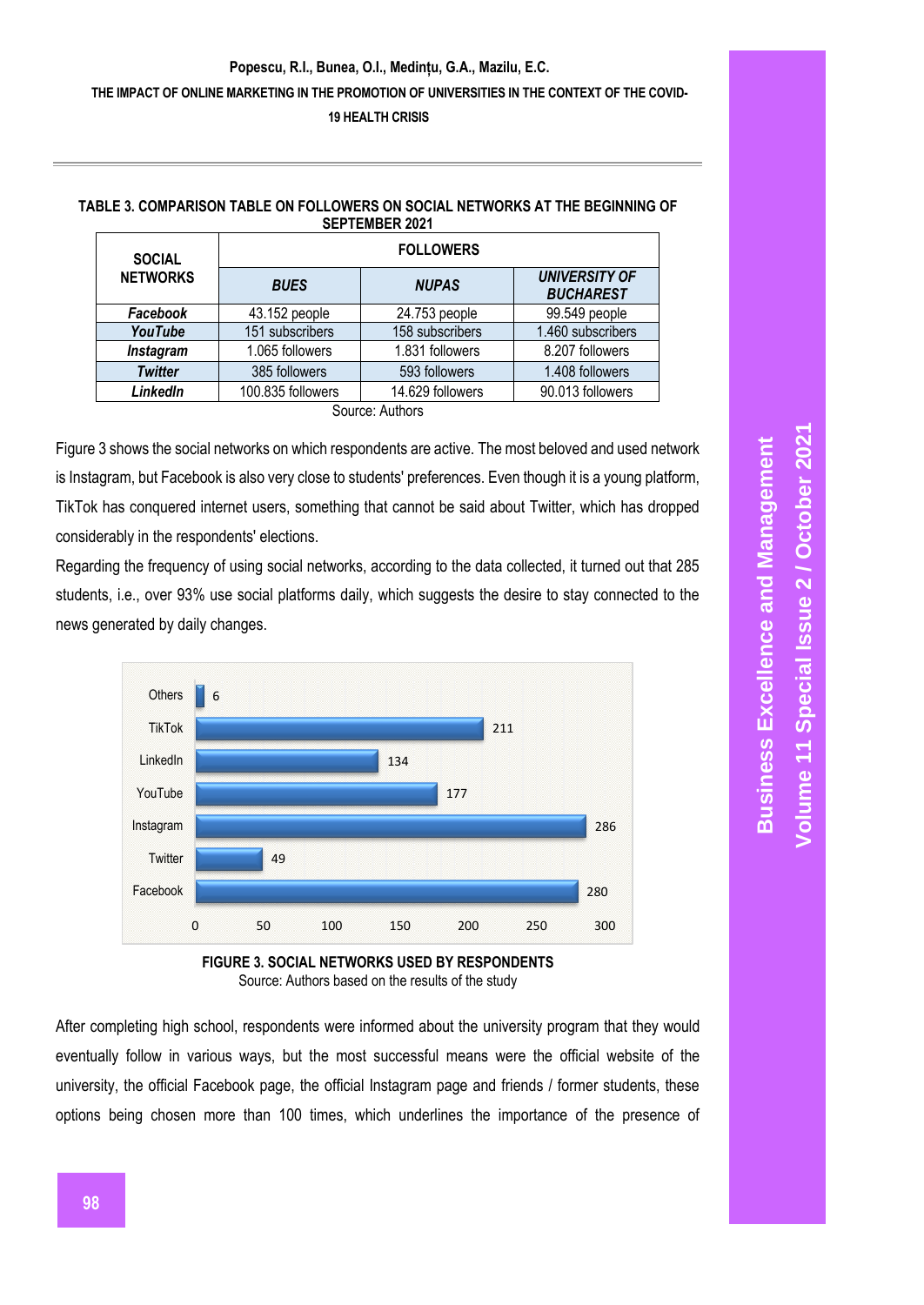

universities on social platforms (Figure 4). The least used method of gathering information was the official YouTube channel.

**FIGURE 4. INFORMATION METHOD REGARDING THE UNIVERSITY PROGRAM** Source: Authors based on the results of the study

In Table 4 we presented the students' perceptions about the impact that social networks have on the promotion of universities.

| והשבב זה בתסבר ווטוזט טוז טטטוהב וזבו ווטוזוט      |              |             |             |             |              |  |
|----------------------------------------------------|--------------|-------------|-------------|-------------|--------------|--|
|                                                    | To a very    | To a large  | To some     | To a lesser | To a very    |  |
|                                                    | large extent | extent      | extent      | extent      | small extent |  |
| Facebook                                           | 180 (59,4%)  | 57 (18,8%)  | 37 (12,2%)  | $13(4,3\%)$ | $16(5,3\%)$  |  |
| Instagram                                          | 187 (61,7%)  | 55 (18,2%)  | 37 (12,2%)  | 18 (5,9%)   | 6(2%)        |  |
| LinkedIn                                           | 44 (14,5%)   | 46 (15,2%)  | 114 (37,6%) | 38 (12,5%)  | 61 (20,1%)   |  |
| <b>Twitter</b>                                     | 26 (8,6%)    | $17(5,6\%)$ | 67 (22,1%)  | 32 (10,6%)  | 161 (53,1%)  |  |
| YouTube                                            | 75 (24,8%)   | 76 (25,1%)  | 86 (28,4%)  | 25 (8,3%)   | 41 (13,5%)   |  |
| Course: Authors hooged on the require of the other |              |             |             |             |              |  |

### **TABLE 4. PERCEPTIONS ON SOCIAL NETWORKS**

Source: Authors based on the results of the study

As resulting from answering the question "*What is your preferred method of informing about university news*?" respondents prefer to keep up to date with university news through the official website, but at the same time they chose the social network, Instagram, where with the help of a photo or a video and a description you can find out interesting information in a relatively short time. 108 students admit that the news sent on the WhatsApp application by competent people are more useful.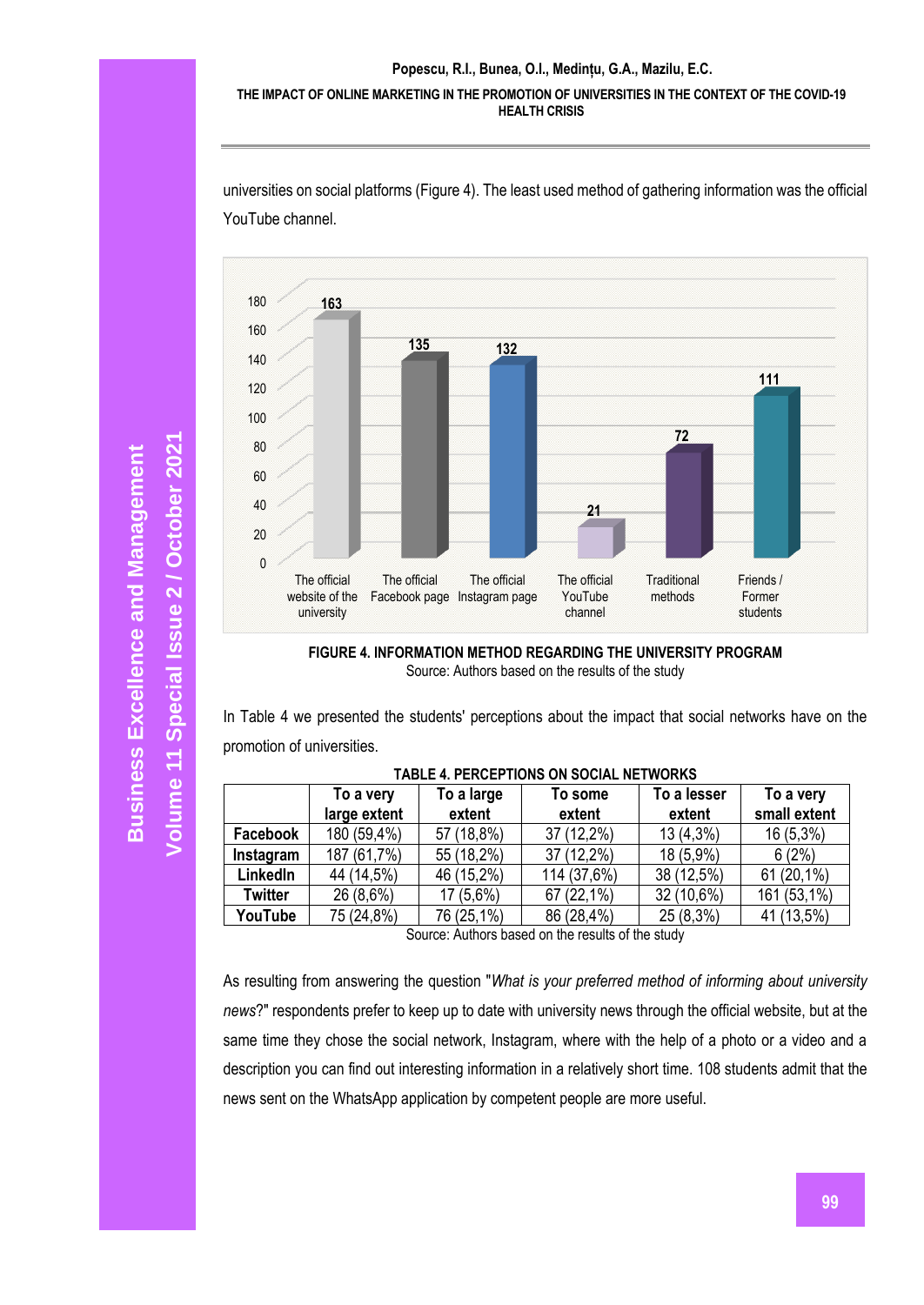Considering the extent to which respondents use social networks for information, 100 access the news posted by the university every week, 83 access social networks whenever they need correct and concrete information, 79 daily, 38 monthly and 4 do not consider social networks relevant to obtain accurate information, so they never use social platforms for this purpose.

Following the assessment of the need for the presence of universities on social networks, the average response is 4.59 (on a scale from 1 to 5). 217 respondents believe that the presence of universities on social platforms is very useful, being the method through which many high school graduates can be reached.

The answers to the question regarding the perception of the respondents in terms of the quality and quantity of the information published on the site or on social platforms are mostly positive, 233 stating that they are very satisfied, respectively satisfied with clarity / coherence. 8 students are dissatisfied, 4 are very dissatisfied and admit that there are still things to improve. The average of the answers after evaluating all 304 respondents is 4.37 (on a scale of 1 to 5).

The recommendations of the target group for improving the presence of universities on social networks (Figure 5) are structured as follows: 74 of them advise institutions to use paid promotion, 62 to outsource platform and site maintenance, 53 to improve the BUES official website, 48 suggested creating a TikTok account, 36 expressed a desire for higher quality posts and 31 want online tours inside the buildings.



## **FIGURE 5. TARGET GROUP RECOMMENDATIONS FOR IMPROVING THE PRESENCE OF UNIVERSITIES ON SOCIAL NETWORKS**

Source: Authors based on the results of the study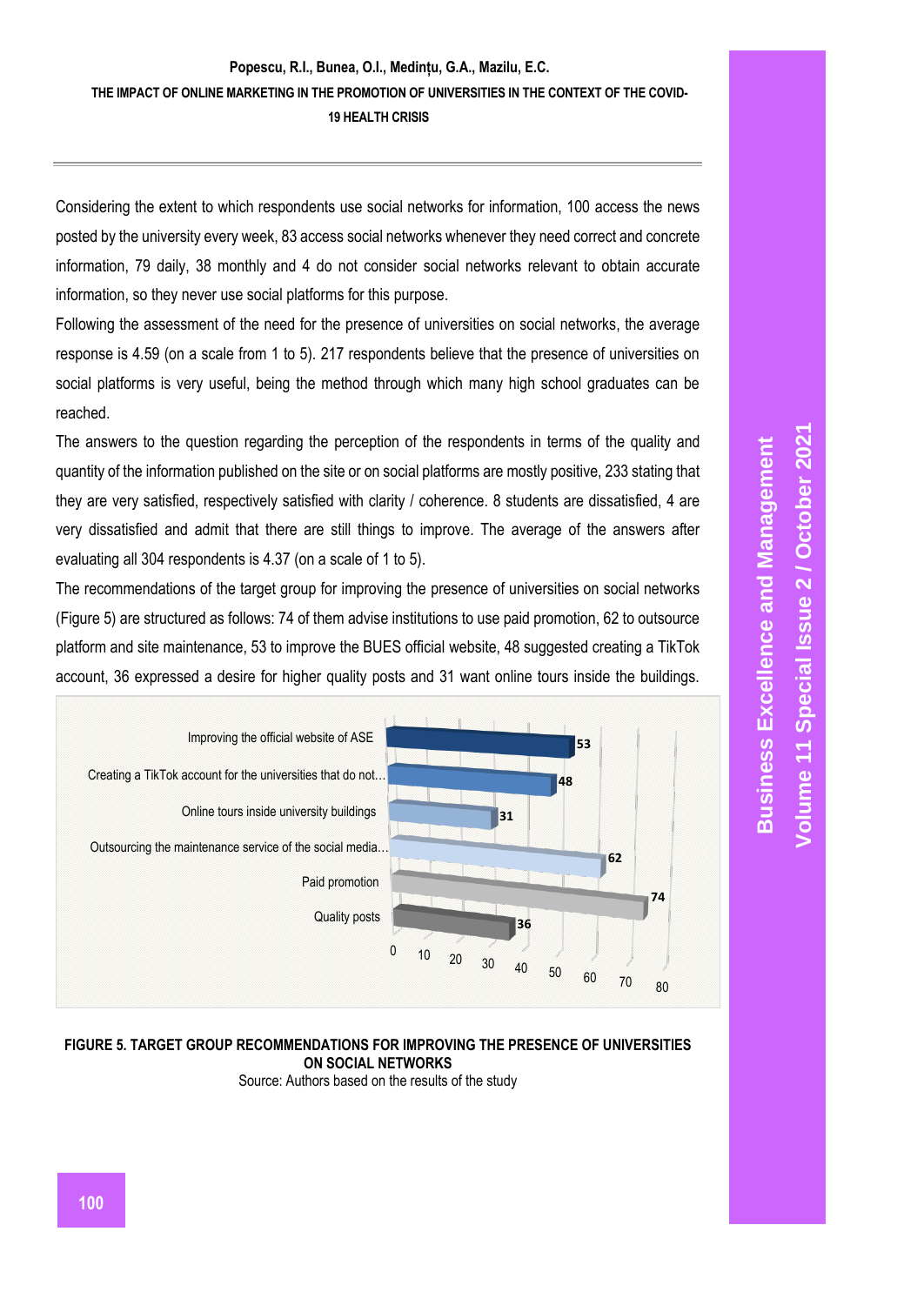## **5. CONCLUSION**

In conclusion, the aim of the study was achieved as we identified during pandemic times that (1) the main social network that students use for gathering information about university activity, is Instagram, closely followed by Facebook; (2) students are using social networks for keeping up to date with university activities in a very high degree and (3) students have the perception that universities being present on social networks can have a very high degree of influence on actual and potential students.

During COVID-19 pandemic changes in universities have stimulated competition, so institutions have adapted and worked to improve their curricula, although this has not significantly contributed to building a favorable reputation among stakeholders.

Students are the business card of universities; they have an essential role in improving the image of such institutions. Closely connected with people are social networks, which have become a vital need today, facilitating the access of new generations to various information, which they can access from their own comfort.

One of the limitations faced by this research was shown when we had to apply the questionnaire, because it was quite difficult to communicate with first-year students enrolled at the National University of Political and Administrative Studies and the University of Bucharest. The small number of respondents outlined another limit that was generated by both communication difficulties and the reluctance of students in answering the questions.

## **REFERENCES**

Bucharest University of Economic Studies (2021a). *Comunicat de presă din 2 septembrie 2021.*  Retrieved September 5, 2021, from:

https://www.ase.ro/ase\_responsive/Stiri\_evenimente/septembrie2021/Comunicat\_de\_presa\_ASE\_I N\_CLASAMENTUL\_TIMES\_HIGHER\_EDUCATION\_2022.pdf.

- Bucharest University of Economic Studies (2021b). *Marketing și comunicare.* Retrieved August 4, 2021, from: https://comunicare.ase.ro/.
- Chelcea, S. (2001). Metodologia cercetării sociologice. Metode cantitative şi calitative*.* București: Economic Publishing House.
- Choudhary, A. (2014). *The Growth in Internet and Telecom Users in India During Q2 2014 Disappoints.*  Retrieved July 21, 2021, from: https://dazeinfo.com/2014/11/19/growth-internet-telecom-users-indiaq2-2014-disappoints/
- Constantinides, E. (2014). Foundations of Social Media Marketing. *Procedia – Social and Behavioral Sciences. 148*: 40-57.
- Dibb, S., & Simkin, L. (1997). A program for implementing market segmentation. *Journal of Business & Industrial Marketing*.
- Filip, A. (2012). Marketing theory applicability in higher education. *Procedia-social and behavioral sciences. 46*: 912-916.